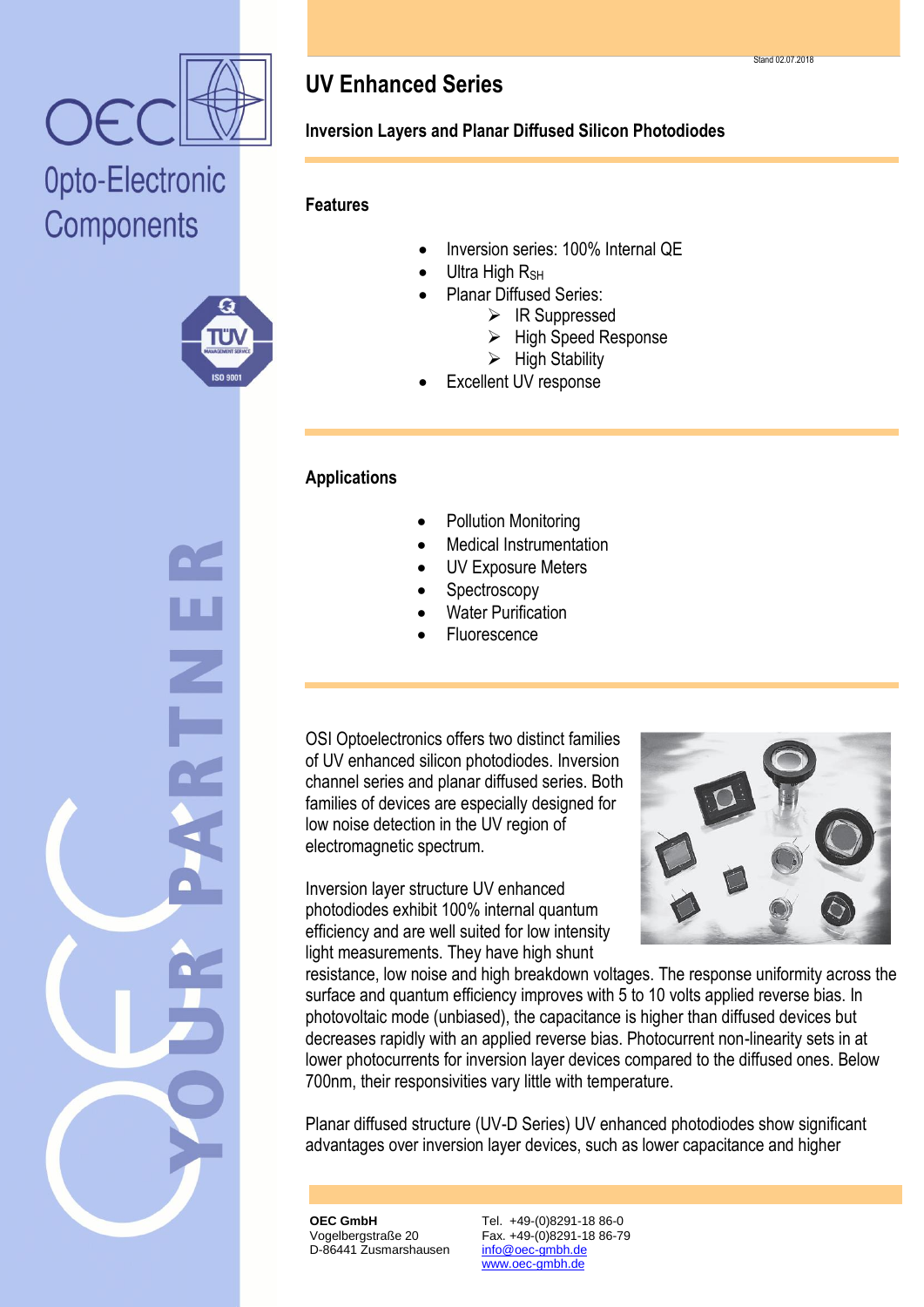



response time. These devices exhibit linearity of photocurrent up to higher light input power compared to inversion layer devices.

Stand 02.07.2018

They have relatively lower responsivities and quantum efficiencies compared to inversion layer devices. There are two types of planar diffused UV enhanced photodiodes available: UVD and UVE. Both series have almost similar electro-optical characteristics, except in the UVE series, where the near IR responses of the devices are suppressed. This is especially desirable if blocking the near IR region of the spectrum is necessary. UVD devices peak at 970 nm and UVE devices at 720 nm (see graph). Both series may be biased for lower capacitance, faster response and wider dynamic range. Or they may be operated in the photovoltaic (unbiased) mode for applications requiring low drift with temperature variations. The UVE devices have a higher shunt resistance than their counterparts of UVD devices, but have a higher capacitance.

These detectors are ideal for coupling to an **OP-AMP in the current mode configuration** as shown below.



**OEC GmbH** Vogelbergstraße 20 D-86441 Zusmarshausen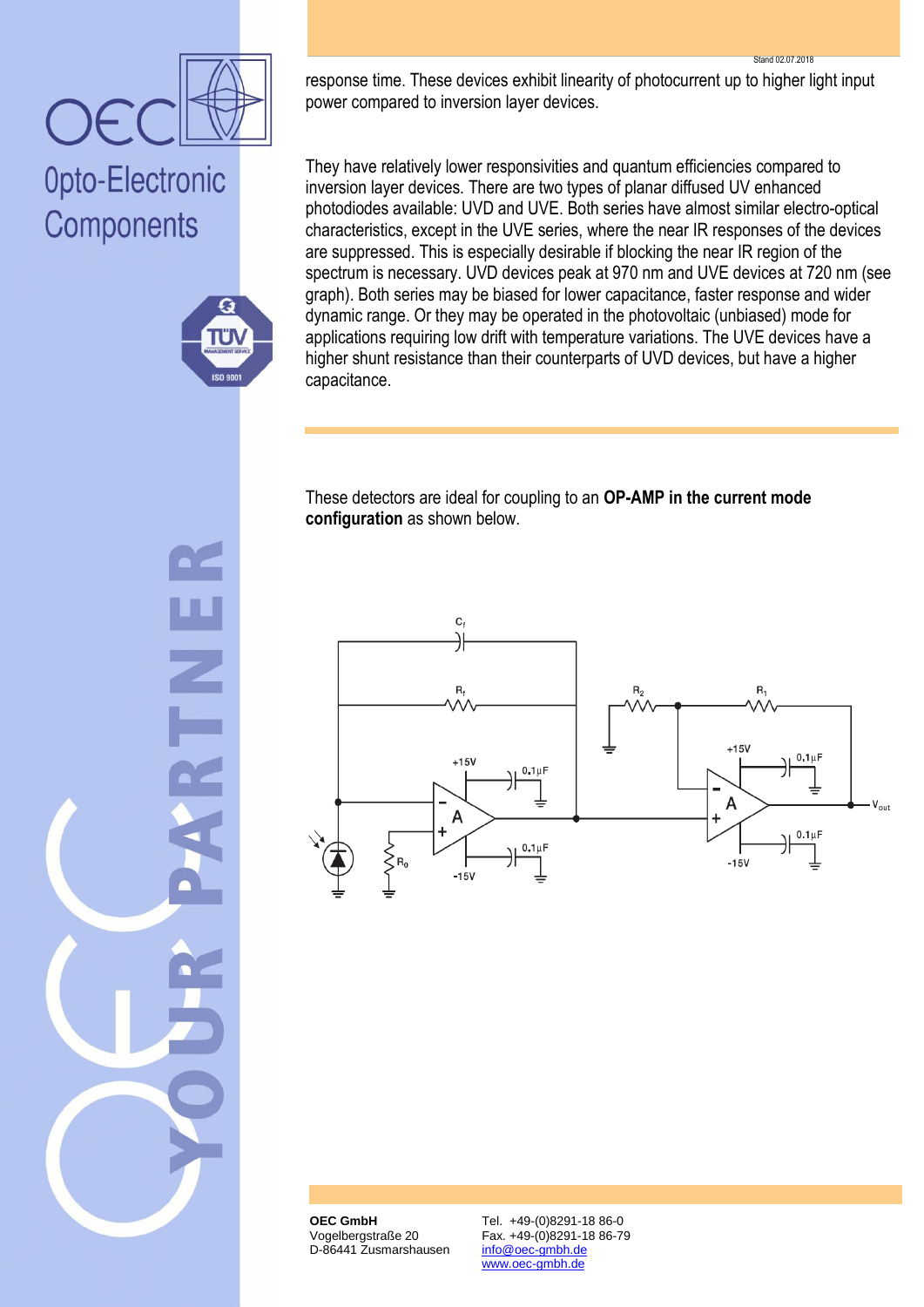



Z

#### **Inversion Layer UV Enhanced Photodiodes**

#### Typical Electro-Optical Specifications at TA=23°C

| <b>Model</b><br><b>Number</b>                             |                    | <b>Active Area</b>                                      |                   | <b>Responsivity</b><br>(A/W) | Capacitance<br>(pF) | <b>Shunt</b><br><b>Resistance</b><br>$(M\Omega)$ |            | <b>NEP</b><br>$(W/\sqrt{Hz})$ |  |
|-----------------------------------------------------------|--------------------|---------------------------------------------------------|-------------------|------------------------------|---------------------|--------------------------------------------------|------------|-------------------------------|--|
|                                                           | Area               | <b>Dimensions</b>                                       | 254 <sub>nm</sub> |                              | 0V                  | $-10mV$                                          |            | 0V, 254nm                     |  |
|                                                           | (mm <sup>2</sup> ) | (mm)                                                    | Min               | <b>Typ</b>                   | Max                 | <b>Min</b>                                       | <b>Typ</b> | Typ                           |  |
|                                                           |                    | 'UV Enhanced' Series, Inversion Layer, Metal Package ** |                   |                              |                     |                                                  |            |                               |  |
| <b>UV-001</b>                                             | 0.8                | $1.0\phi$                                               |                   |                              | 60                  | 250                                              | 500        | 6.4 e -14                     |  |
| <b>UV-005</b>                                             | 5.1                | $2.54 \phi$                                             |                   |                              | 300                 | 80                                               | 200        | 1.0 e -13                     |  |
| <b>UV-015</b>                                             | 15                 | $3.05 \times 3.81$                                      |                   |                              | 800                 | 30                                               | 100        | 1.4 e -13                     |  |
| <b>UV-20</b>                                              | 20                 | $5.08 \phi$                                             |                   |                              | 1000                | 25                                               | 50         | $2.0 e - 13$                  |  |
| <b>UV-35</b>                                              | 35                 | $6.60 \times 5.33$                                      | 0.09              | 0.14                         | 1600                | 20                                               | 30         | 1.7 e -13                     |  |
| <b>UV-50</b><br>UV-50L^                                   | 50                 | $7.87\phi$                                              |                   |                              | 2500                | 10                                               | 20         | $2.6e - 13$                   |  |
| <b>UV-100</b><br><b>UV-100L</b>                           | 100                | 11.28 $\phi$                                            |                   |                              | 4500                | 5                                                | 10         | $4.5e-13$                     |  |
| 'UV Enhanced' Series, Inversion Layer, Plastic Package ** |                    |                                                         |                   |                              |                     |                                                  |            |                               |  |
| <b>FIL-UV005</b>                                          | 5.1                | $2.54 \phi$                                             |                   |                              | 300                 | 50                                               | 100        | $9.2 e - 14$                  |  |
| FIL-UV20                                                  | 20                 | $5.08 \phi$                                             |                   |                              | 1000                | 20                                               | 50         | 1.3 e -13                     |  |
| <b>UV-35P</b>                                             | 35                 | 6.60 x 5.33                                             | 0.14<br>0.09      | 1600                         | 15                  | 30                                               | 1.7 e -13  |                               |  |
| FIL-UV50                                                  | 50                 | $7.87\ \phi$                                            |                   |                              | 2500                | 10                                               | 20         | $2.1 e - 13$                  |  |
| FIL-UV100                                                 | 100                | 11.28 $\phi$                                            |                   |                              | 4500                | 5                                                | 10         | $2.9e - 13$                   |  |

| <b>Model</b><br><b>Number</b>                             | <b>Reverse</b><br>Voltage | <b>Rise Time</b><br>$(\mu s)$                           | <b>Operating</b><br><b>Current</b><br>(mA) | Temp.* Range (°C) |                | Package        |  |  |
|-----------------------------------------------------------|---------------------------|---------------------------------------------------------|--------------------------------------------|-------------------|----------------|----------------|--|--|
|                                                           | (V)                       | 0V, 254nm,<br>$50\Omega$                                | 0V                                         | <b>Operating</b>  | <b>Storage</b> | <b>Style</b>   |  |  |
|                                                           | <b>Max</b>                | <b>Typ</b>                                              | <b>Typ</b>                                 |                   |                |                |  |  |
|                                                           |                           | 'UV Enhanced' Series, Inversion Layer, Metal Package ** |                                            |                   |                |                |  |  |
| <b>UV-001</b>                                             |                           | 0.2                                                     |                                            | $-20 - +60$       |                |                |  |  |
| <b>UV-005</b>                                             |                           | 0.9                                                     |                                            |                   |                | $5/$ TO-5      |  |  |
| <b>UV-015</b>                                             |                           | 2.0                                                     | 0.1                                        |                   | $-55 - +80$    |                |  |  |
| <b>UV-20</b>                                              |                           | 2.0                                                     |                                            |                   |                | $6/TO-8$       |  |  |
| <b>UV-35</b>                                              | 5                         | 3.0                                                     |                                            |                   |                |                |  |  |
| <b>UV-50</b>                                              |                           | 3.5                                                     |                                            | $-10 - +60$       | $-20 - +70$    | <b>11/ BNC</b> |  |  |
| <b>UV-50L^</b>                                            |                           |                                                         |                                            |                   |                | 10/Lo-Prof     |  |  |
| <b>UV-100</b>                                             |                           | 5.9                                                     |                                            |                   |                | <b>11/ BNC</b> |  |  |
| <b>UV-100L</b>                                            |                           |                                                         |                                            |                   |                | 10/Lo-Prof     |  |  |
| 'UV Enhanced' Series, Inversion Layer, Plastic Package ** |                           |                                                         |                                            |                   |                |                |  |  |
| <b>FIL-UV005</b>                                          |                           | 0.9                                                     |                                            |                   |                |                |  |  |
| FIL-UV20                                                  |                           | 2.0                                                     |                                            |                   |                | 14/ Plastic    |  |  |
| <b>UV-35P</b>                                             | 5                         | 3.0                                                     | 0.1                                        | $-10 - +60$       | $-20 - +70$    | 25/ Plastic    |  |  |
| FIL-UV50                                                  |                           | 3.5                                                     |                                            |                   |                | 15/ Plastic    |  |  |
| <b>FIL-UV100</b>                                          |                           | 5.9                                                     |                                            |                   |                |                |  |  |

**OEC GmbH** Vogelbergstraße 20 D-86441 Zusmarshausen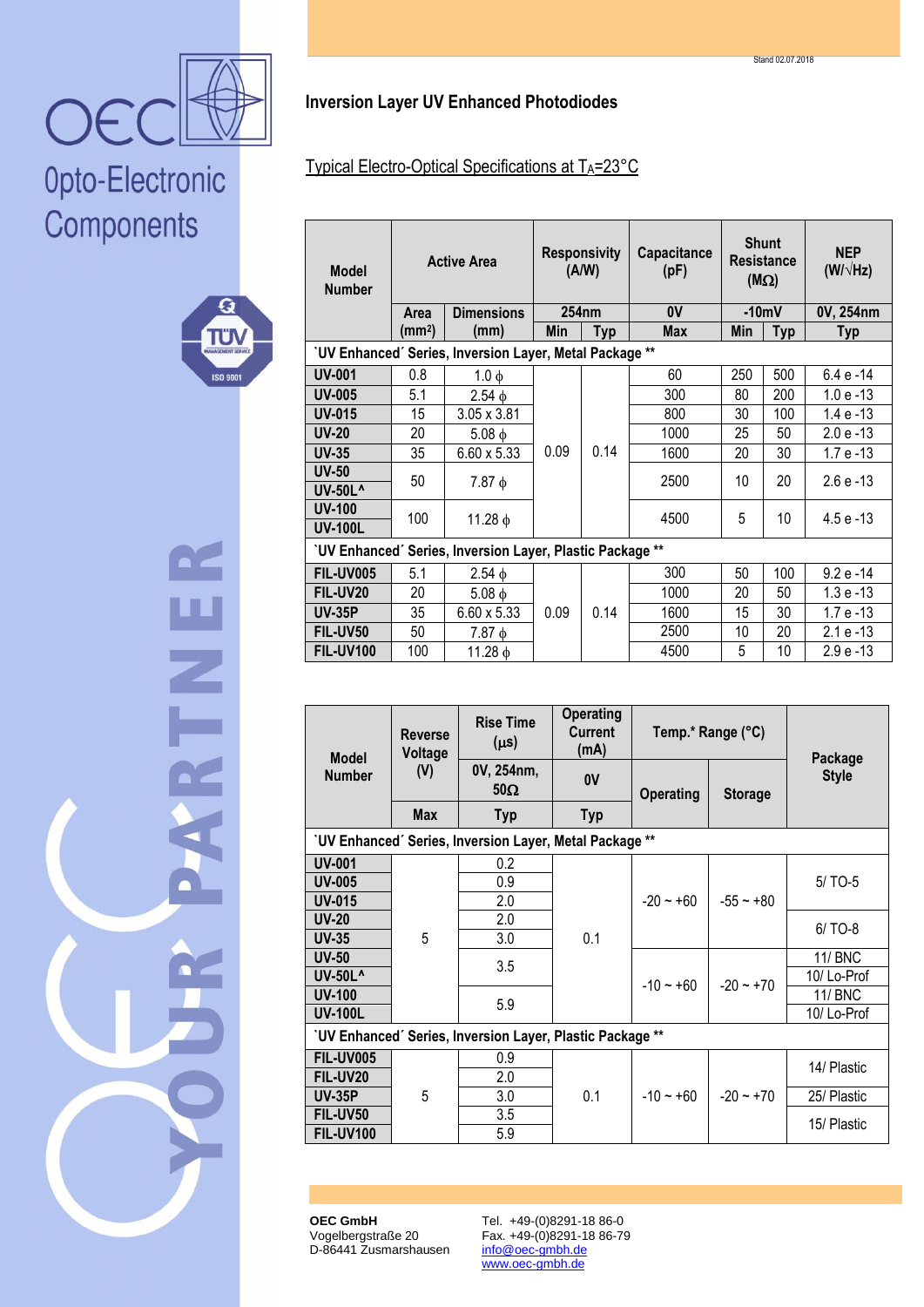



|                               | Stand 02.07.2018     |                   |                              |            |                     |                                                  |     |                               |  |
|-------------------------------|----------------------|-------------------|------------------------------|------------|---------------------|--------------------------------------------------|-----|-------------------------------|--|
| <b>Model</b><br><b>Number</b> | <b>Active Area</b>   |                   | <b>Responsivity</b><br>(A/W) |            | Capacitance<br>(pF) | <b>Shunt</b><br><b>Resistance</b><br>$(G\Omega)$ |     | <b>NEP</b><br>$(W/\sqrt{Hz})$ |  |
|                               | <b>Area</b>          | <b>Dimensions</b> | 254nm                        |            | 0V                  | $-10mV$                                          |     | 0V, 254nm                     |  |
|                               | $\text{m}^2$         | (mm)              | <b>Min</b>                   | <b>Typ</b> | <b>Max</b>          | <b>Min</b><br><b>Typ</b>                         |     | <b>Typ</b>                    |  |
|                               | '7' Series, Super UV |                   |                              |            |                     |                                                  |     |                               |  |
| <b>OSD1.2-7U</b>              | 1.2                  | $1.1$ sq          | 0.08                         | 0.10       | 40                  | 0.5<br>5.0                                       |     | $1.5e - 14$                   |  |
| <b>OSD1.2-7Q</b>              |                      |                   | 0.10                         | 0.12       |                     |                                                  |     |                               |  |
| <b>OSD5.8-7U</b>              | 5.8                  |                   | 0.08                         | 0.10       | 180                 | 3.0<br>3.0                                       |     | $2.0e - 14$                   |  |
| <b>OSD5.8-7Q</b>              |                      | $2.4$ sq          | 0.10                         | 0.12       |                     |                                                  |     |                               |  |
| <b>OSD35-7Q</b>               |                      | $5.8$ sq          | 0.10                         | 0.12       |                     | 0.1                                              | 0.5 | $6.0 e - 14$                  |  |
| <b>OSD35-7CO</b>              | 33.6                 |                   | 0.11                         | 0.13       | 1000                |                                                  |     |                               |  |
|                               |                      |                   |                              |            |                     |                                                  |     |                               |  |

| <b>Model</b>     | <b>Reverse</b><br>Voltage | <b>Rise Time</b><br>$(\mu s)$ | <b>Dark</b><br><b>Current</b><br>(pA) | Temp.* Range (°C) |                | Package      |  |  |  |
|------------------|---------------------------|-------------------------------|---------------------------------------|-------------------|----------------|--------------|--|--|--|
| <b>Number</b>    | (V)                       | 0V, 254nm,<br>1k $\Omega$     | $Vr = 10mV$                           | <b>Operating</b>  | <b>Storage</b> | <b>Style</b> |  |  |  |
|                  | <b>Max</b>                | <b>Typ</b>                    | <b>Typ</b>                            |                   |                |              |  |  |  |
|                  | `7' Series, Super UV      |                               |                                       |                   |                |              |  |  |  |
| <b>OSD1.2-7U</b> |                           | 0.1                           | 2                                     |                   | $-40 - +100$   | 7/ TO-18     |  |  |  |
| <b>OSD1.2-7Q</b> |                           |                               |                                       |                   |                |              |  |  |  |
| <b>OSD5.8-7U</b> | 5                         | 0.4                           | 3                                     | $-25 - +70$       |                | $5/$ TO-5    |  |  |  |
| <b>OSD5.8-7Q</b> |                           |                               |                                       |                   |                |              |  |  |  |
| <b>OSD35-7Q</b>  |                           | 2.0                           | 20                                    |                   |                | $3/TO-8$     |  |  |  |
| <b>OSD35-7CO</b> |                           |                               |                                       |                   |                | 25/ Ceramic  |  |  |  |
|                  |                           |                               |                                       |                   |                |              |  |  |  |

\* Non-condensing temperature and storage range, non-condensing environment.

The photodiode chips in "FIL" series are isolated in a low profile plastic package. They have a large field of view as well as in line pins.

<sup>^</sup> The "I" or "L" suffix on the model number is indicative of the photodiode chip being isolated from the package by an additional pin connected to the case.

For mechanical drawings please refer to "Mechanical Drawings".

### **Typical Spectral Response**



**OEC GmbH** Vogelbergstraße 20 D-86441 Zusmarshausen Tel. +49-(0)8291-18 86-0 Fax. +49-(0)8291-18 86-79 info@oec-gmbh.de www.oec-gmbh.de

 $\frac{1}{2}$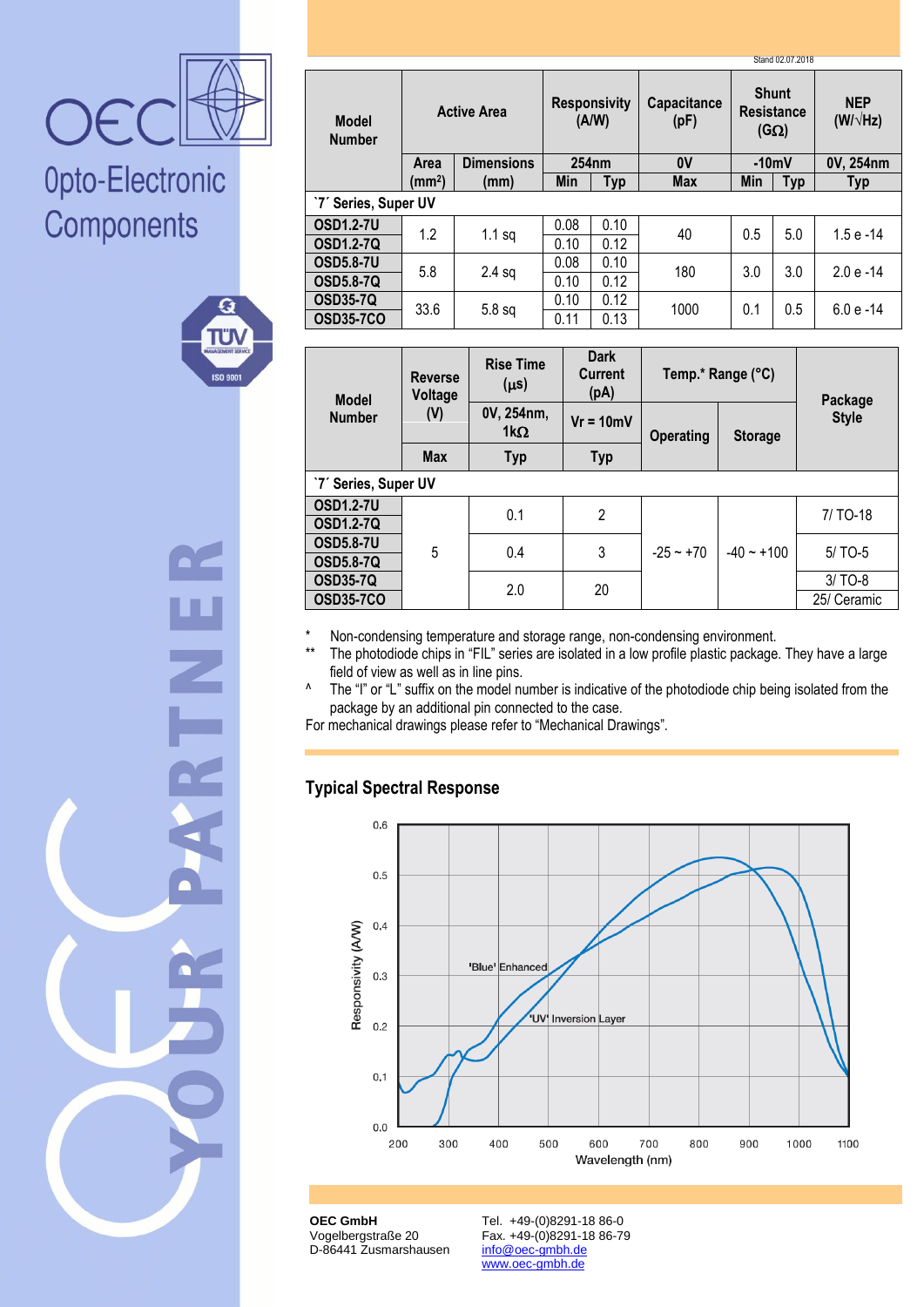OE

### Opto-Electronic Components





#### **Planar Diffused UV Enhanced Photodiodes**

### Typical Electro-Optical Specifications at TA=23°C

| <b>Model</b><br><b>Number</b> | <b>Active Area</b> |                                                    | Peak<br>Wavelength        | <b>Responsivity</b><br>(A/W) |           |           | Capacitance<br>(pF) | <b>Shunt</b><br><b>Resistance</b><br>$(G\Omega)$ |                |
|-------------------------------|--------------------|----------------------------------------------------|---------------------------|------------------------------|-----------|-----------|---------------------|--------------------------------------------------|----------------|
|                               | Area               | <b>Dimensions</b>                                  | $\lambda_{\rm p}$<br>(nm) | <b>Typ</b>                   |           |           | 0V                  | $-10mV$                                          |                |
|                               | (mm <sup>2</sup> ) | (mm)                                               |                           | 254<br>nm                    | 633<br>nm | 930<br>nm | <b>Typ</b>          | <b>Min</b>                                       | <b>Typ</b>     |
|                               |                    | 'UVD' Series Planar Diffused, Metal Package        |                           |                              |           |           |                     |                                                  |                |
| <b>UV-005D</b>                | 5.7                | $2.4$ sq                                           |                           |                              |           |           | 100                 | 0.30                                             | 4              |
| <b>UV-013D</b>                | 13                 | $3.6$ sq                                           | 970                       | 0.10                         | 0.33      | 0.50      | 225                 | 0.20                                             | $\overline{2}$ |
| <b>UV-035D</b>                | 34                 | $5.8$ sq                                           |                           |                              |           |           | 550                 | 0.10                                             | 0.50           |
|                               |                    | 'UVD' Series Planar Diffused, Ceramic Package      |                           |                              |           |           |                     |                                                  |                |
| <b>UV-005DC</b>               | 5.7                | $2.4$ sq                                           |                           |                              |           |           | 100                 | 0.30                                             | $\overline{4}$ |
| <b>UV-035DC</b>               | 34                 | $5.8$ sq                                           | 970                       | 0.10                         | 0.33      | 0.50      | 550                 | 0.10                                             | 0.5            |
| <b>UV-100DC</b>               | 100                | 10 <sub>sq</sub>                                   |                           |                              |           |           | 1750                | 0.04                                             | 0.20           |
|                               |                    | <b>`UVE' Series Planar Diffused, Metal Package</b> |                           |                              |           |           |                     |                                                  |                |
| <b>UV-005E</b>                | 5.7                | $2.4$ sq                                           |                           |                              |           |           | 200                 | 0.50                                             | 10             |
| <b>UV-013E</b>                | 13                 | $3.6$ sq                                           | 720                       | 0.10                         | 0.33      | 0.17      | 400                 | 0.40                                             | 5              |
| <b>UV-035E</b>                | 34                 | $5.8$ sq                                           |                           |                              |           |           | 1000                | 0.20                                             | 1              |
|                               |                    | 'UVE' Series Planar Diffused, Ceramic Package      |                           |                              |           |           |                     |                                                  |                |
| <b>UV-005EC</b>               | 5.7                | $2.4$ sq                                           |                           |                              |           |           | 200                 | 0.50                                             | 10             |
| <b>UV-035EC</b>               | 34                 | $5.8$ sq                                           | 720                       | 0.10                         | 0.33      | 0.17      | 1000                | 0.20                                             | 1              |
| <b>UV-100EC</b>               | 100                | 10 <sub>sq</sub>                                   |                           |                              |           |           | 2500                | 0.10                                             | 0.50           |
|                               |                    |                                                    |                           |                              |           |           |                     |                                                  |                |

**OEC GmbH** Vogelbergstraße 20 D-86441 Zusmarshausen

Tel. +49-(0)8291-18 86-0 Fax. +49-(0)8291-18 86-79 info@oec-gmbh.de www.oec-gmbh.de

Stand 02.07.2018

**Typical Shunt Resistance vs. Temperature (normalized @ 23°C)**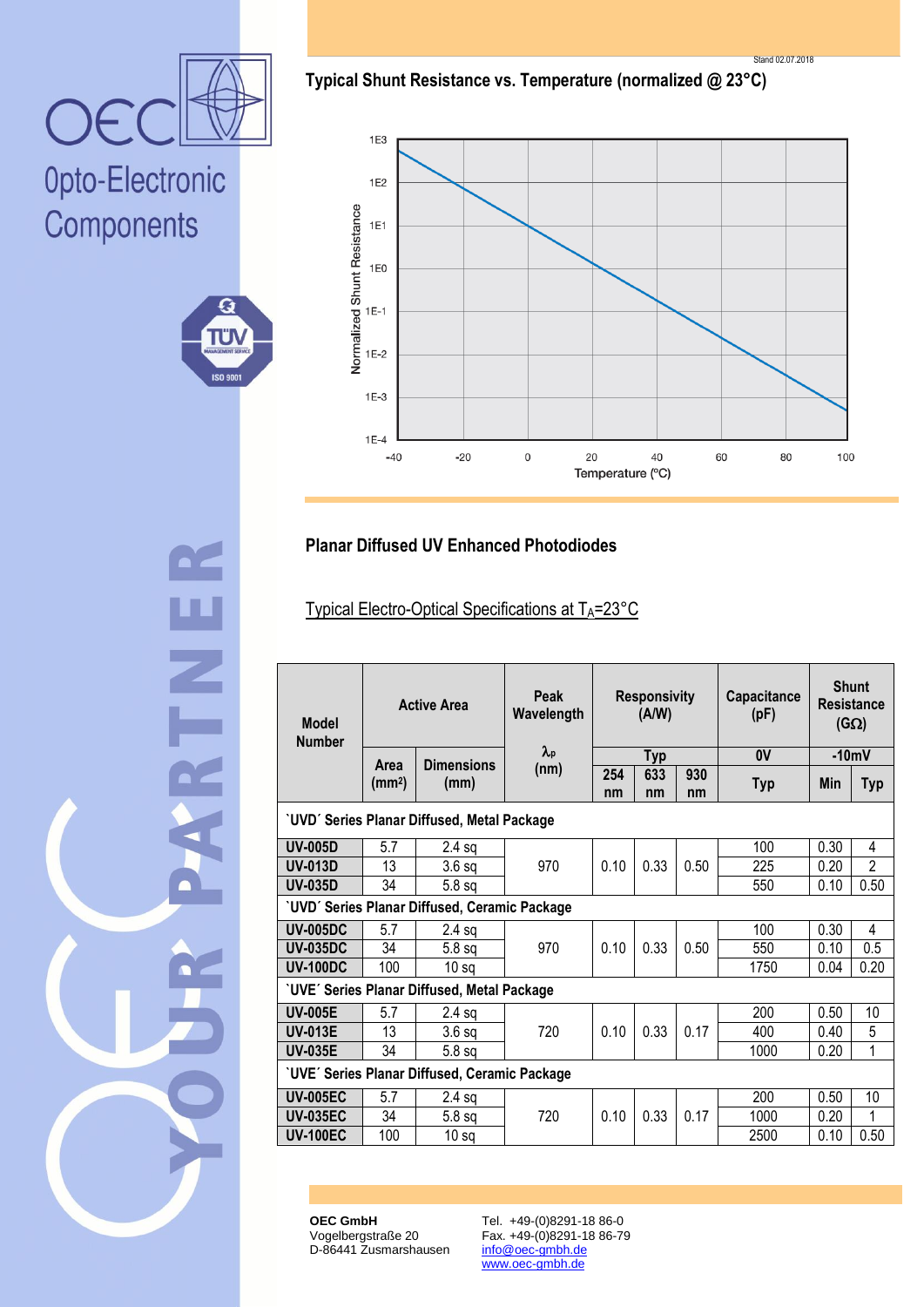Stand 02.07.2018



### Opto-Electronic Components



 $\overline{\mathbf{z}}$ 

|                                                      | <b>NEP</b><br>(W/ $\sqrt{Hz}$ ) | <b>Reverse</b>                                | <b>Rise Time</b><br>$(\mu s)$ | Temp. Range*<br>$(^{\circ}C)$ |                |                         |  |  |
|------------------------------------------------------|---------------------------------|-----------------------------------------------|-------------------------------|-------------------------------|----------------|-------------------------|--|--|
| <b>Model</b><br><b>Number</b>                        | 0V,<br>254nm                    | Voltage<br>(V)                                | 0V,<br>254nm,<br>$50\Omega$   | <b>Operating</b>              | <b>Storage</b> | Package<br><b>Style</b> |  |  |
|                                                      | <b>Typ</b>                      | <b>Max</b>                                    | <b>Typ</b>                    |                               |                |                         |  |  |
| 'UVD' Series Planar Diffused, Metal Package          |                                 |                                               |                               |                               |                |                         |  |  |
| <b>UV-005D</b>                                       | 2.0 e -14                       |                                               | 0.10                          |                               |                |                         |  |  |
| <b>UV-013D</b>                                       | $2.8 e - 14$                    | 5                                             | 0.20                          | $-20 - 60$                    | $-55 - +80$    | $5/TO-5$                |  |  |
| UV-035D                                              | $5.6 e - 14$                    |                                               | 0.40                          |                               |                | $6/TO-8$                |  |  |
| <b>'UVD' Series Planar Diffused, Ceramic Package</b> |                                 |                                               |                               |                               |                |                         |  |  |
| <b>UV-005DC</b>                                      | 2.0 e -14                       |                                               | 0.10                          |                               |                |                         |  |  |
| <b>UV-035DC</b>                                      | 5.6 e -14                       | 5                                             | 0.20                          | $-20 - 60$                    | $-20 - 80$     | 25/ Ceramic             |  |  |
| <b>UV-100DC</b>                                      | $9.1 e - 14$                    |                                               | 1.00                          |                               |                |                         |  |  |
| <b>`UVE' Series Planar Diffused, Metal Package</b>   |                                 |                                               |                               |                               |                |                         |  |  |
| <b>UV-005E</b>                                       | 1.3 e -14                       |                                               | 0.15                          |                               |                | 5/ TO-5                 |  |  |
| <b>UV-013E</b>                                       | 1.8 e -14                       | 5                                             | 0.30                          | $-20 - 60$                    | $-55 - +80$    |                         |  |  |
| <b>UV-035E</b>                                       | 4.1 e -14                       |                                               | 0.80                          |                               |                | $6/TO-8$                |  |  |
|                                                      |                                 | 'UVE' Series Planar Diffused, Ceramic Package |                               |                               |                |                         |  |  |
| <b>UV-005EC</b>                                      | $1.3e - 15$                     |                                               | 0.15                          |                               |                |                         |  |  |
| <b>UV-035EC</b>                                      | 4.1 e -14                       | 5                                             | 0.80                          | $-20 - 60$                    | $-20 - +80$    | 25/ Ceramic             |  |  |
| <b>UV-100EC</b>                                      | $5.8e - 14$                     |                                               | 1.00                          |                               |                |                         |  |  |

Non-condensing temperature and storage range, non-condensing environment. For mechanical drawings please refer to "Mechanical Drawings".

### **Typical Spectral Response**



**OEC GmbH** Vogelbergstraße 20 D-86441 Zusmarshausen